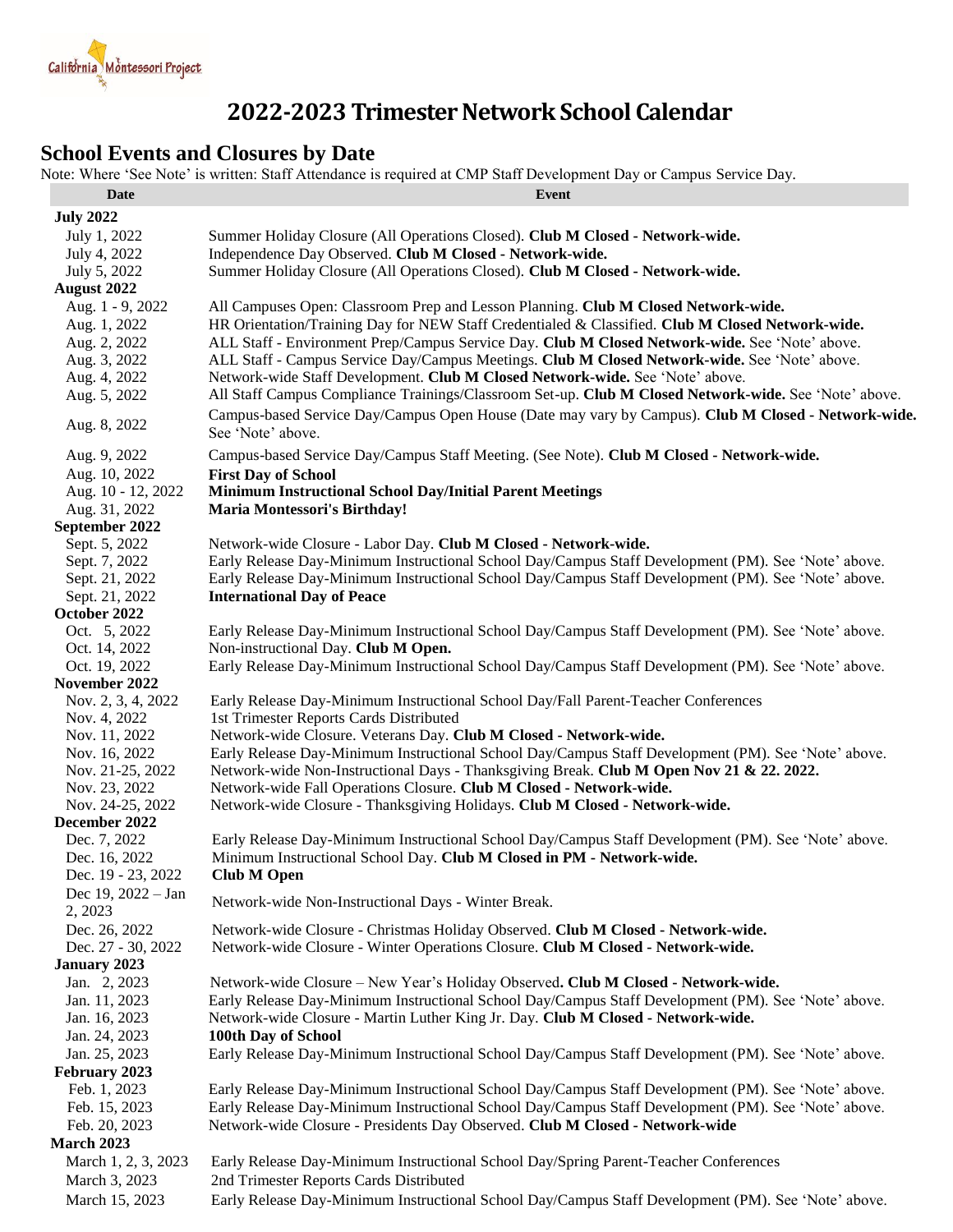| Date             | Event                                                                                                               |  |  |
|------------------|---------------------------------------------------------------------------------------------------------------------|--|--|
| April 2023       |                                                                                                                     |  |  |
| April - May 2023 | Network-wide: CAASPP (State Testing Window)                                                                         |  |  |
| April 3-7, 2023  | Network-wide Closure - Spring Break. Club M Closed - Network-wide.                                                  |  |  |
| April 10, 2023   | Network-wide Non-Instructional Days/Campus-based Staff Service Day. Club M Open. See 'Note' above.                  |  |  |
| April 19, 2023   | Early Release Day-Minimum Instructional School Day/Campus Staff Development (PM). See 'Note' above.                 |  |  |
| <b>May 2023</b>  |                                                                                                                     |  |  |
| May 1 - 12, 2023 | Network-wide: CAST Science Testing (5th & 8th Grades only) (Tentative)                                              |  |  |
| May 3, 2023      | Early Release Day-Minimum Instructional School Day/Campus Staff Development (PM). See 'Note' above.                 |  |  |
| May 17, 2023     | Early Release Day-Minimum Instructional School Day/Campus Staff Development (PM). See 'Note' above.                 |  |  |
| May 25, 2023     | 3rd Trimester Report Cards Distributed                                                                              |  |  |
| May 25, 2023     | Minimum Instructional School Day/Last Day of School. Club M Closed in PM.                                           |  |  |
| May 26, 2023     | Network-wide Non-Instructional - Campus-based Staff Service Day. Club M Closed - Network-wide. See<br>'Note' above. |  |  |
| May 29, 2023     | Network-wide Closure - Memorial Day. Club M Closed - Network-wide.                                                  |  |  |
| May 30, 2023     | Summer Intersession begins. Club M Open - Network-wide                                                              |  |  |
| <b>June 2023</b> |                                                                                                                     |  |  |
| June 19, 2023    | Network-wide Closure – Juneteenth Holiday Observed. Club M Closed - Network-wide.                                   |  |  |
| June 28-30, 2023 | Summer Closure (All Operations Closed). Club M Closed - Network-wide.                                               |  |  |

## **School Events & Closure by Category**

#### **CMP Academic Breaks & Intersession Dates**

- Fall Intersession: November 21 25, 2022
- Winter Intersession: December 19, 2022 January 2, 2023
- Spring Intersession: April  $3 10$ , 2023
- Summer Intersession Begins: May 30, 2023

| п попадуз ее Ореганон Сюзагез       |                        |  |  |
|-------------------------------------|------------------------|--|--|
| Event                               | <b>Date</b>            |  |  |
| <b>Summer Holiday Closure</b>       | July 1& 5, 2022        |  |  |
| Independence Day                    | July 4, 2022           |  |  |
| Labor Day                           | September 5, 2022      |  |  |
| Non-Instructional Day               | October 14, 2022       |  |  |
| Veterans Day Observed               | November 11, 2022      |  |  |
| <b>Fall Operations Closure</b>      | November 23, 2022      |  |  |
| Thanksgiving Holiday                | November 24-25, 2022   |  |  |
| Non-Instructional Days              | December 19-30, 2022   |  |  |
| Christmas Holiday Observed          | December 26, 2022      |  |  |
| <b>Winter Operations Closure</b>    | December 27-30, 2022   |  |  |
| New Year's Day Observed             | <b>January 2, 2023</b> |  |  |
| Martin Luther King Day              | January 16, 2023       |  |  |
| Presidents' Day Observed            | February 20, 2023      |  |  |
| <b>Spring Operations Closure</b>    | April 3 - 7, 2023      |  |  |
| Non-Instructional/Staff Service Day | April 10, 2023         |  |  |
| Memorial Day                        | May 29, 2023           |  |  |
| Juneteenth Observed                 | June 19, 2023          |  |  |
| <b>Summer Operations Closure</b>    | June 28-30, 2023       |  |  |

## **School Holidays & Operation Closures**

### **Club Montessori Closed**

Club M is closed all CMP School Holidays and Operations Closures (previous section) and the following dates/times:

| Event                                | Date                      |
|--------------------------------------|---------------------------|
| Annual Training and Prep             | August 1 - 9, 2022        |
| Club M Closes Early                  | December 16, 2022 (pm)    |
| Annual End of Year/Staff Development | May 25 (pm) $\&$ 26, 2023 |
| 2022 Summer Operations Closure       | June $28 - 30$ , 2023     |